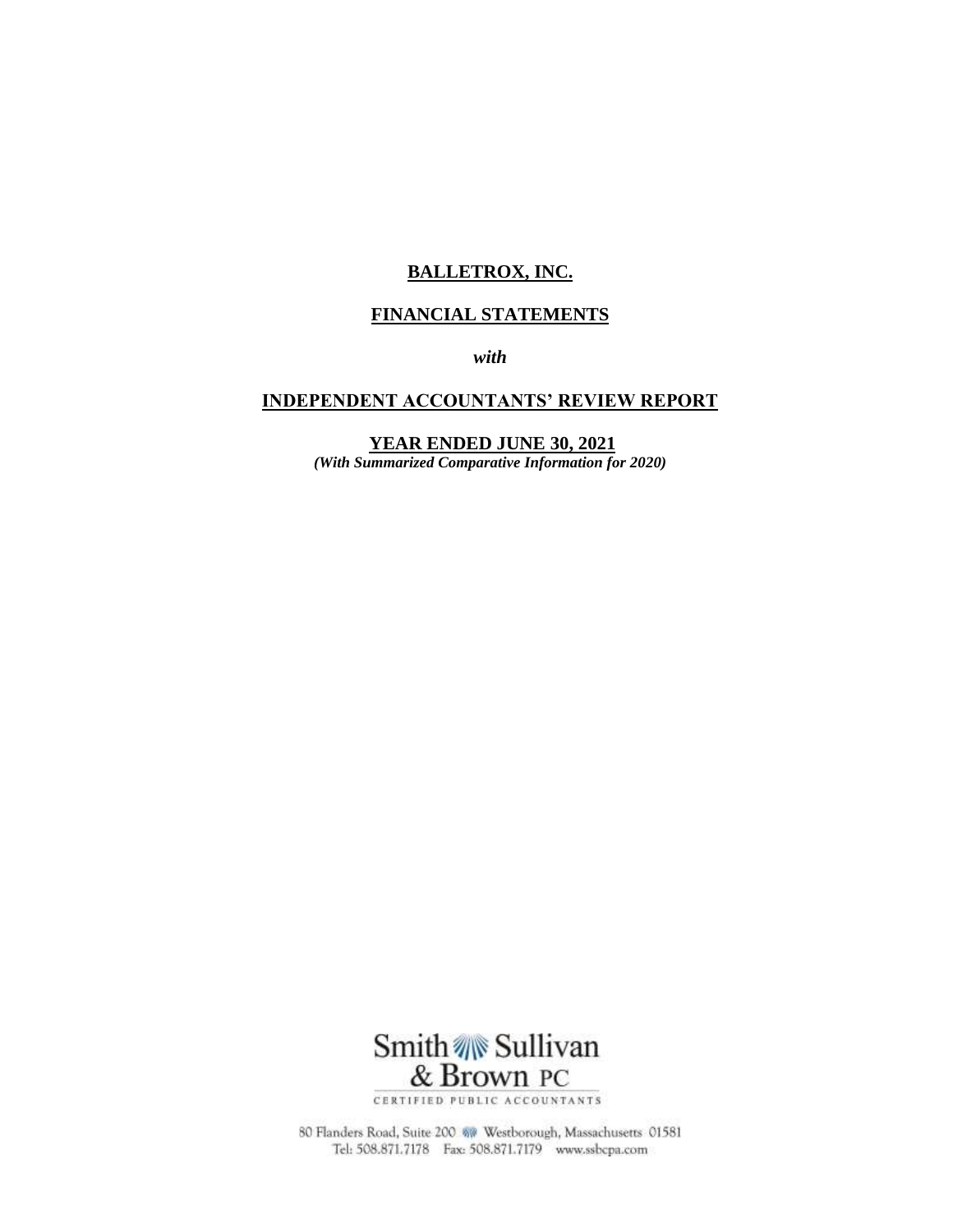# **REPORT ON FINANCIAL STATEMENTS**

**YEAR ENDED JUNE 30, 2021**

*(With Summarized Comparative Information for 2020)*



# *Mission Statement*

*"A chance to dance!"*

*The mission of BalletRox, Inc. is to expose Boston youth to dance and opportunities for mastery and performance, to which they would not otherwise have access, giving them discipline and a supportive community to succeed in life.*

*www.balletrox.info*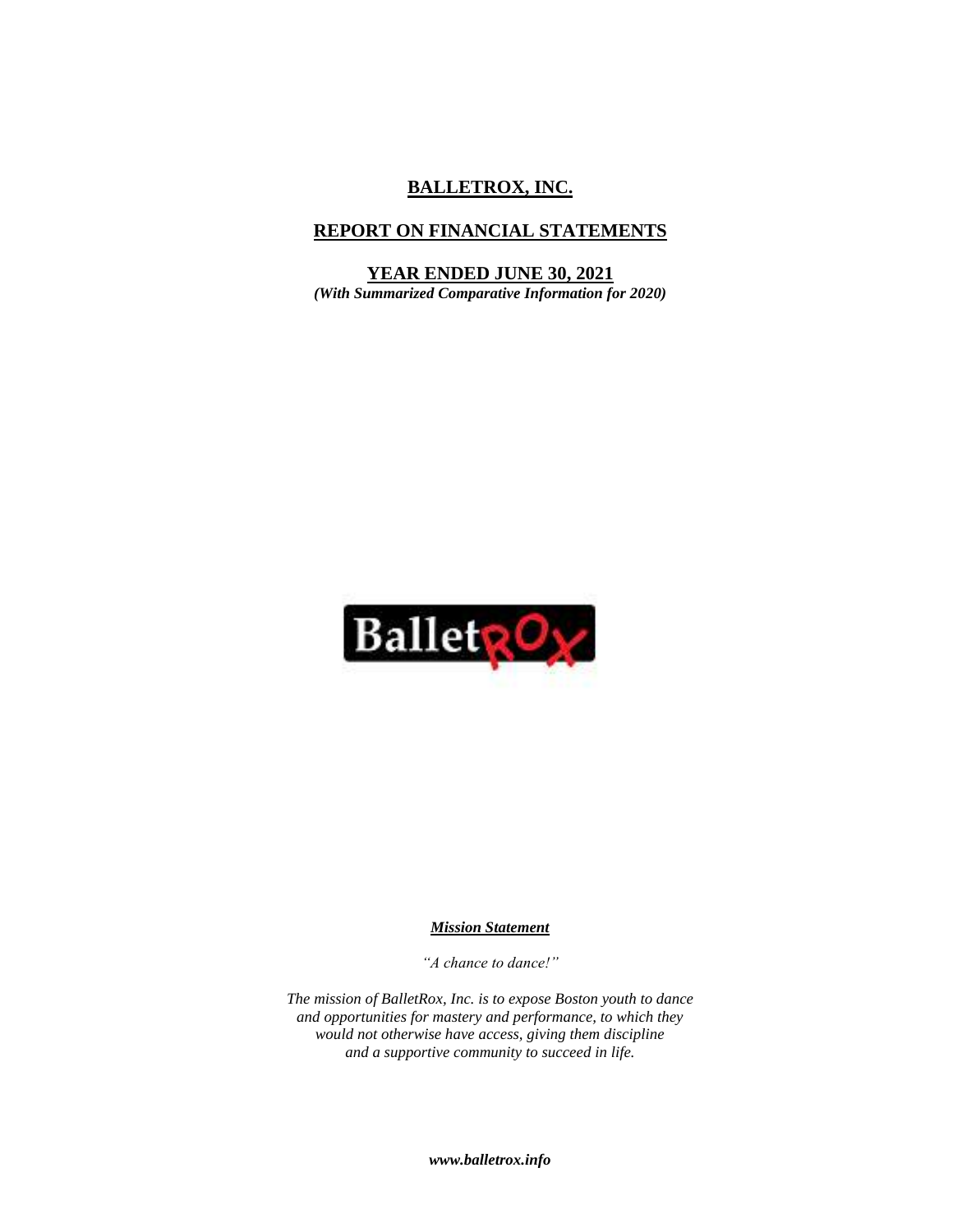# REPORT ON FINANCIAL STATEMENTS

#### YEAR ENDED JUNE 30, 2021 *(With Summarized Comparative Information for 2020)*

# **C O N T E N T S**

| (With Summarized Comparative Totals for 2020) |          |
|-----------------------------------------------|----------|
| (With Summarized Comparative Totals for 2020) |          |
|                                               |          |
|                                               | $6 - 13$ |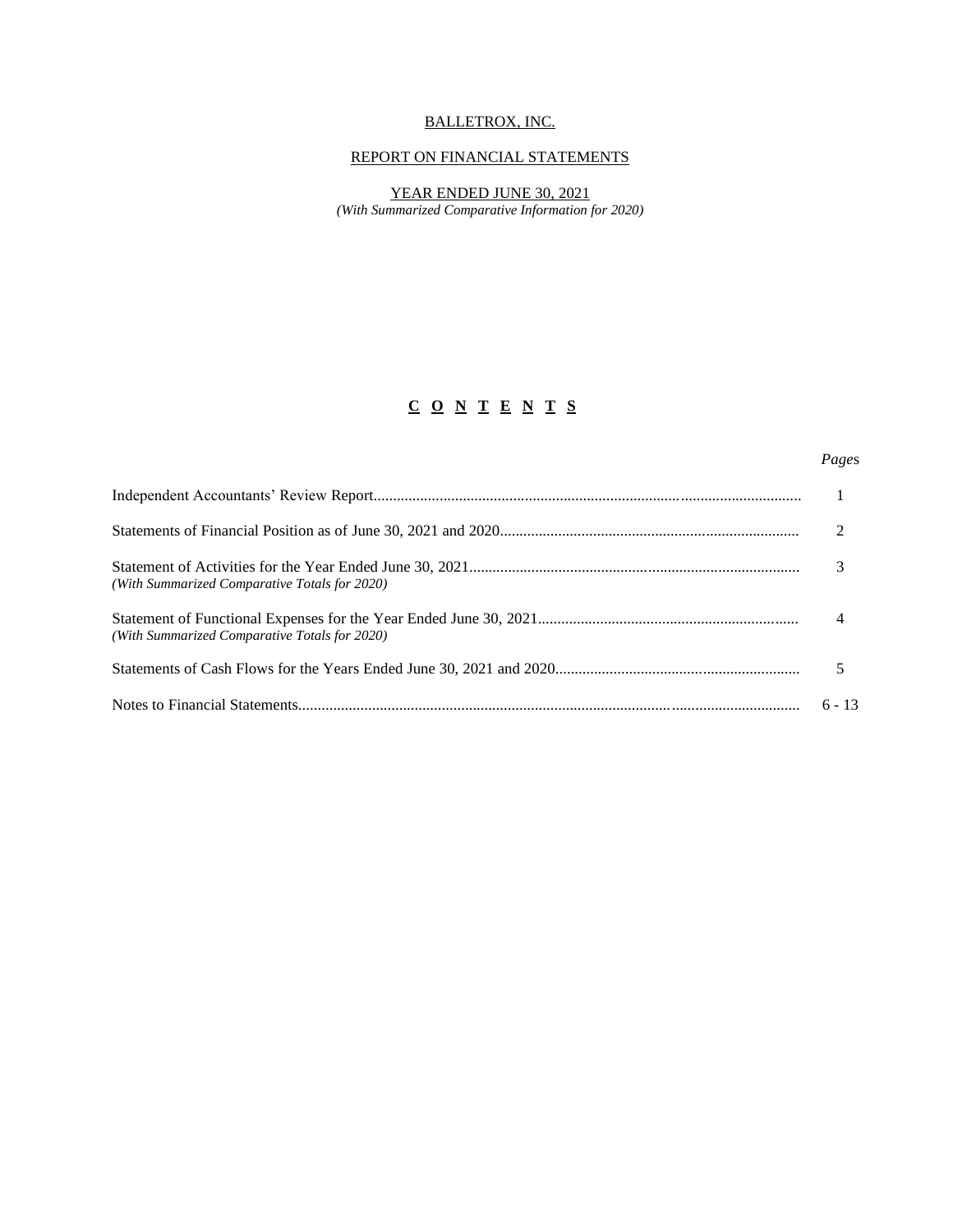# Smith **W** Sullivan & Brown PC

CERTIFIED PUBLIC ACCOUNTANTS

80 Flanders Road, Suite 200 %% Westborough, Massachusetts 01581 Tel: 508.871.7178 Fax: 508.871.7179 www.ssbcpa.com

# **INDEPENDENT ACCOUNTANTS' REVIEW REPORT**

To the Board of Directors BalletRox, Inc. Jamaica Plain, Massachusetts

We have reviewed the accompanying financial statements of BalletRox, Inc. (a Massachusetts nonprofit organization), which comprise the statement of financial position as of June 30, 2021, and the related statements of activities, functional expenses, and cash flows for the year then ended, and the related notes to the financial statements. A review includes primarily applying analytical procedures to management's financial data and making inquiries of the Organization's management. A review is substantially less in scope than an audit, the objective of which is the expression of an opinion regarding the financial statements taken as a whole. Accordingly, we do not express such an opinion.

#### **Management's Responsibility for the Financial Statements**

Management is responsible for the preparation and fair presentation of the financial statements in accordance with accounting principles generally accepted in the United States of America and for designing, implementing, and maintaining internal control relevant to the preparation and fair presentation of the financial statements.

#### **Accountants' Responsibility**

Our responsibility is to conduct the review in accordance with Statements on Standards for Accounting and Review Services promulgated by the Accounting and Review Services Committee of the AICPA. Those standards require us to perform procedures to obtain limited assurance as a basis for reporting whether we are aware of any material modifications that should be made to the financial statements for them to be in accordance with accounting principles generally accepted in the United States of America. We believe that the results of our procedures provide a reasonable basis for our report.

#### **Accountants' Conclusion**

Based on our review, we are not aware of any material modifications that should be made to the accompanying financial statements in order for them to be in conformity with accounting principles generally accepted in the United States of America.

#### **Summarized Comparative Information**

We previously reviewed BalletRox, Inc.'s FY 2020 financial statements and in our conclusion dated September 30, 2020 stated that based on our review, we were not aware of any material modifications that should be made to the FY 2020 financial statements in order for them to be in accordance with accounting principles generally accepted in the United States of America. We are not aware of any material modifications that should be made to the summarized comparative information presented herein as of and for the year ended June 30, 2020, for it to be consistent with the reviewed financial statements from which it has been derived.

Smith, Sullivan , Brown, A.

Westborough, Massachusetts January 12, 2022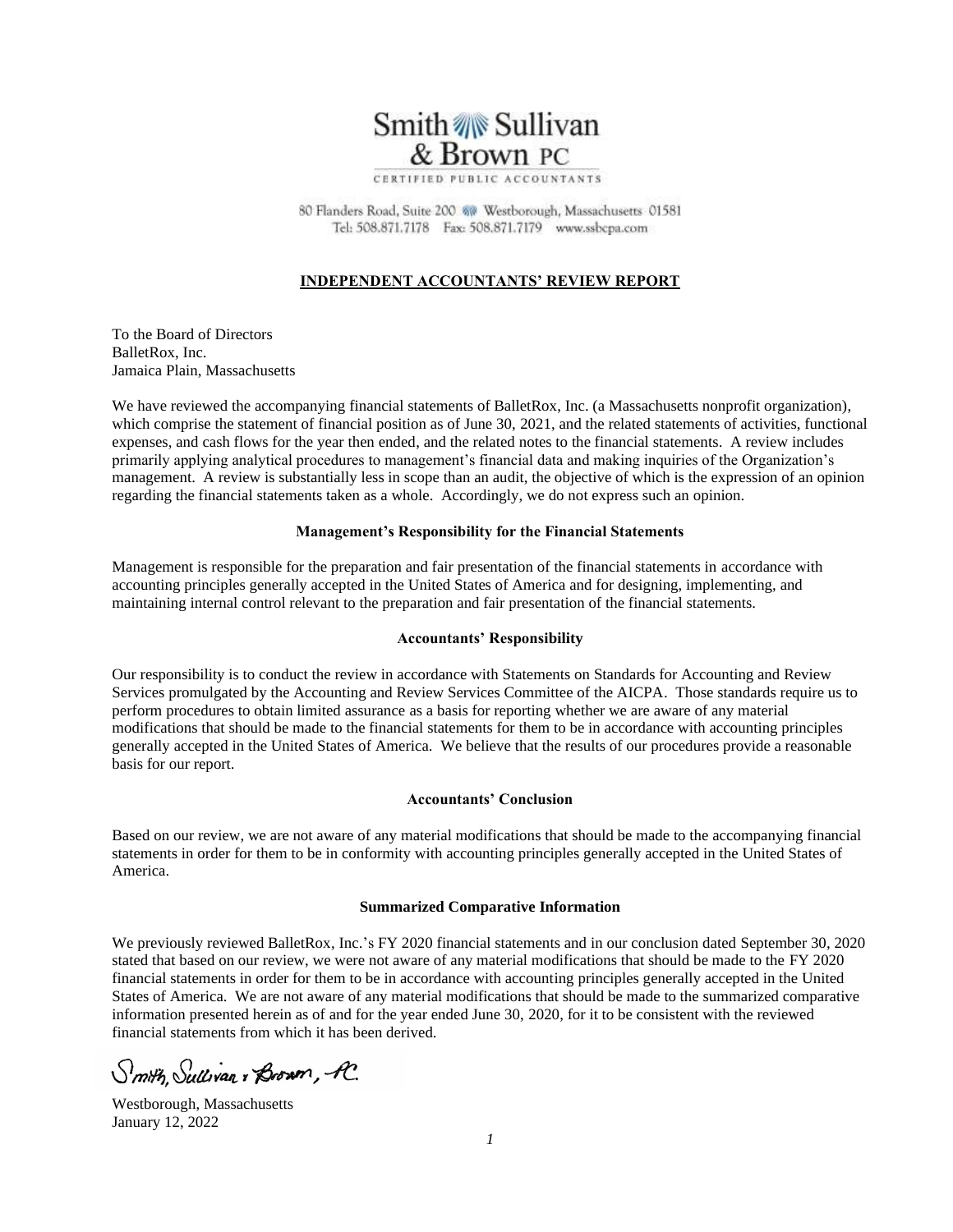# STATEMENTS OF FINANCIAL POSITION AS OF JUNE 30, 2021 AND 2020

# **ASSETS**

|                                                    | 2021                     | 2020          |
|----------------------------------------------------|--------------------------|---------------|
| <b>CURRENT ASSETS:</b>                             |                          |               |
| Cash                                               | \$<br>194,027            | 168,477<br>\$ |
| <b>Accounts Receivable</b>                         |                          | 5,980         |
| Grants and Contributions Receivable                |                          | 25,797        |
| <b>Total Current Assets</b>                        | 194,027                  | 200,254       |
| PROPERTY AND EQUIPMENT:                            |                          |               |
| Property and Equipment                             | 6,252                    | 6,252         |
| Less: Accumulated Depreciation                     | (6,252)                  | (5,738)       |
| Net Property and Equipment                         | $\overline{\phantom{0}}$ | 514           |
| <b>OTHER ASSETS:</b>                               |                          |               |
| <b>Board Designated Funds</b>                      | 10,000                   | 10,000        |
| <b>Total Other Assets</b>                          | 10,000                   | 10,000        |
| <b>TOTAL ASSETS</b>                                | 204,027<br>S             | 210,768       |
| <b>LIABILITIES AND NET ASSETS</b>                  |                          |               |
| <b>CURRENT LIABILITIES:</b>                        |                          |               |
| <b>Conditional Grant Advance</b>                   | \$                       | \$<br>534     |
| <b>Total Current Liabilities</b>                   |                          | 534           |
| <b>NET ASSETS:</b>                                 |                          |               |
| Net Assets Without Donor Restrictions:             |                          |               |
| <b>Board Designated</b>                            | 10,000                   | 10,000        |
| <b>Operating Funds</b>                             | 164,027                  | 160,234       |
| <b>Total Net Assets Without Donor Restrictions</b> | 174,027                  | 170,234       |
| Net Assets With Donor Restrictions                 | 30,000                   | 40,000        |
| <b>Total Net Assets</b>                            | 204,027                  | 210,234       |
| <b>TOTAL LIABILITIES AND NET ASSETS</b>            | \$<br>204,027            | 210,768<br>\$ |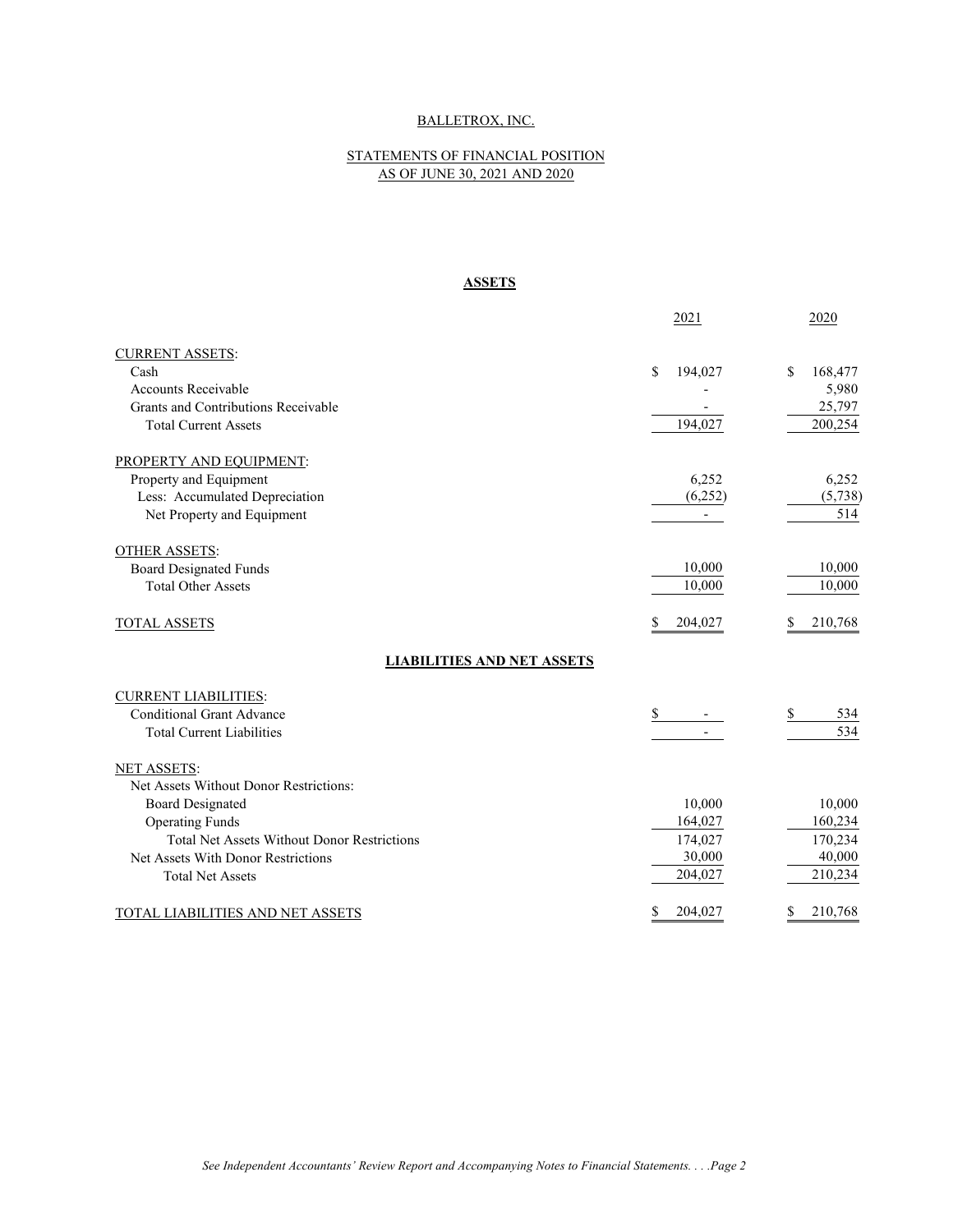#### STATEMENT OF ACTIVITIES FOR THE YEAR ENDED JUNE 30, 2021 *(With Summarized Comparative Totals for 2020)*

|                                                      | <b>WITHOUT</b>      | <b>WITH</b>         |               |                         |
|------------------------------------------------------|---------------------|---------------------|---------------|-------------------------|
|                                                      | <b>DONOR</b>        | <b>DONOR</b>        |               | <b>TOTAL ACTIVITIES</b> |
|                                                      | <b>RESTRICTIONS</b> | <b>RESTRICTIONS</b> | 2021          | 2020                    |
| SUPPORT, REVENUES AND RECLASSIFICATIONS:             |                     |                     |               |                         |
| Support and Revenues:                                |                     |                     |               |                         |
| School-Based Programs                                | \$<br>17,353        | $\mathbb S$         | \$<br>17,353  | \$<br>34,882            |
| BalletRox Dance! Tuition Fees                        | 21,610              |                     | 21,610        | 79,768                  |
| <b>Ticket Sales</b>                                  | 1,425               |                     | 1,425         | 4,752                   |
| Gifts, Grants and Contributions                      | 150,515             | 30,000              | 180,515       | 265,344                 |
| Paycheck Protection Program Grant                    |                     | 36,284              | 36,284        | 36,966                  |
| Donated Goods and Services                           | 2,794               |                     | 2,794         | 1,915                   |
| Reclassifications of Net Assets:                     |                     |                     |               |                         |
| Satisfaction of Program Restrictions                 | 76,284              | (76, 284)           | $\sim$        |                         |
| <b>TOTAL SUPPORT, REVENUES AND RECLASSIFICATIONS</b> | 269,981             | (10,000)            | 259,981       | 423,627                 |
| <b>FUNCTIONAL EXPENSES:</b>                          |                     |                     |               |                         |
| Program Services                                     | 204,235             |                     | 204,235       | 243,255                 |
| <b>Supporting Services:</b>                          |                     |                     |               |                         |
| Administrative                                       | 32,053              |                     | 32,053        | 27,902                  |
| <b>Fund Raising</b>                                  | 29,900              |                     | 29,900        | 46,712                  |
| <b>TOTAL FUNCTIONAL EXPENSES</b>                     | 266,188             |                     | 266,188       | 317,869                 |
| <b>CHANGE IN NET ASSETS</b>                          | 3,793               | (10,000)            | (6,207)       | 105,758                 |
| <b>NET ASSETS - BEGINNING OF YEAR</b>                | 170,234             | 40,000              | 210,234       | 104,476                 |
| <b>NET ASSETS - END OF YEAR</b>                      | 174,027<br>S        | 30,000<br>S         | 204,027<br>\$ | 210,234<br>\$           |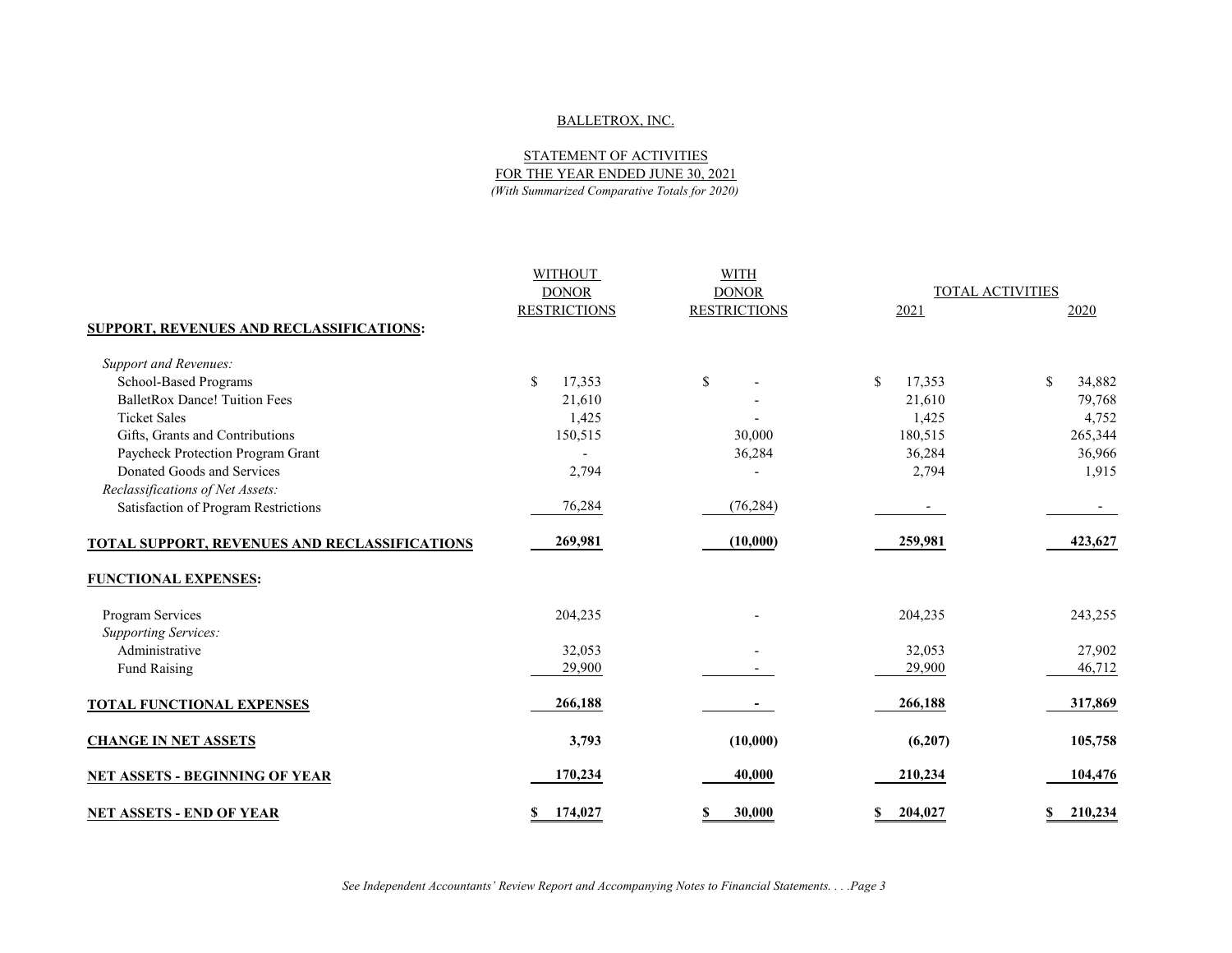| STATEMENT OF FUNCTIONAL EXPENSES              |
|-----------------------------------------------|
| FOR THE YEAR ENDED JUNE 30, 2021              |
| (With Summarized Comparative Totals for 2020) |

|                                  |                          |                          |                          |                          | <b>TOTAL</b>        |
|----------------------------------|--------------------------|--------------------------|--------------------------|--------------------------|---------------------|
|                                  | <b>PROGRAM</b>           | ADMINI-                  | <b>FUND</b>              |                          | FUNCTIONAL EXPENSES |
|                                  | <b>SERVICES</b>          | <b>STRATIVE</b>          | <b>RAISING</b>           | 2021                     | 2020                |
| Salaries and Wages               | 123,282                  | \$<br>15,805             | \$<br>18,966             | \$<br>158,053            | \$<br>165,882       |
| Payroll Taxes                    | 13,695                   | 1,756                    | 2,107                    | 17,558                   | 17,814              |
| <b>Employee Benefits</b>         | 20,875                   | 2,676                    | 3,212                    | 26,763                   | 13,423              |
| Scholarships                     | 15,625                   | $\overline{\phantom{0}}$ | $\overline{a}$           | 15,625                   | 63,900              |
| Professional Fees                | 2,190                    | 6,590                    | -                        | 8,780                    | 15,736              |
| Field Trip Fees                  | $\overline{\phantom{0}}$ | $\overline{\phantom{0}}$ | -                        | $\overline{\phantom{a}}$ | 170                 |
| Printing and Design Fees         |                          | $\overline{\phantom{0}}$ | $\overline{\phantom{0}}$ |                          | 2,199               |
| Advertising                      | 1,594                    | $\overline{\phantom{0}}$ | $\overline{a}$           | 1,594                    | 2,385               |
| Theater and Studio Rental        | 14,300                   |                          |                          | 14,300                   | 13,200              |
| Costumes                         | 1,673                    |                          | -                        | 1,673                    | 3,328               |
| Depreciation Expense             | 257                      | 257                      |                          | 514                      | 1,027               |
| Insurance                        | 1,344                    | 1,416                    | 158                      | 2,918                    | 2,789               |
| Miscellaneous                    | 9,400                    | 3,553                    | 5,457                    | 18,410                   | 16,016              |
| <b>Total Functional Expenses</b> | 204,235                  | 32,053                   | 29,900                   | 266,188                  | 317,869             |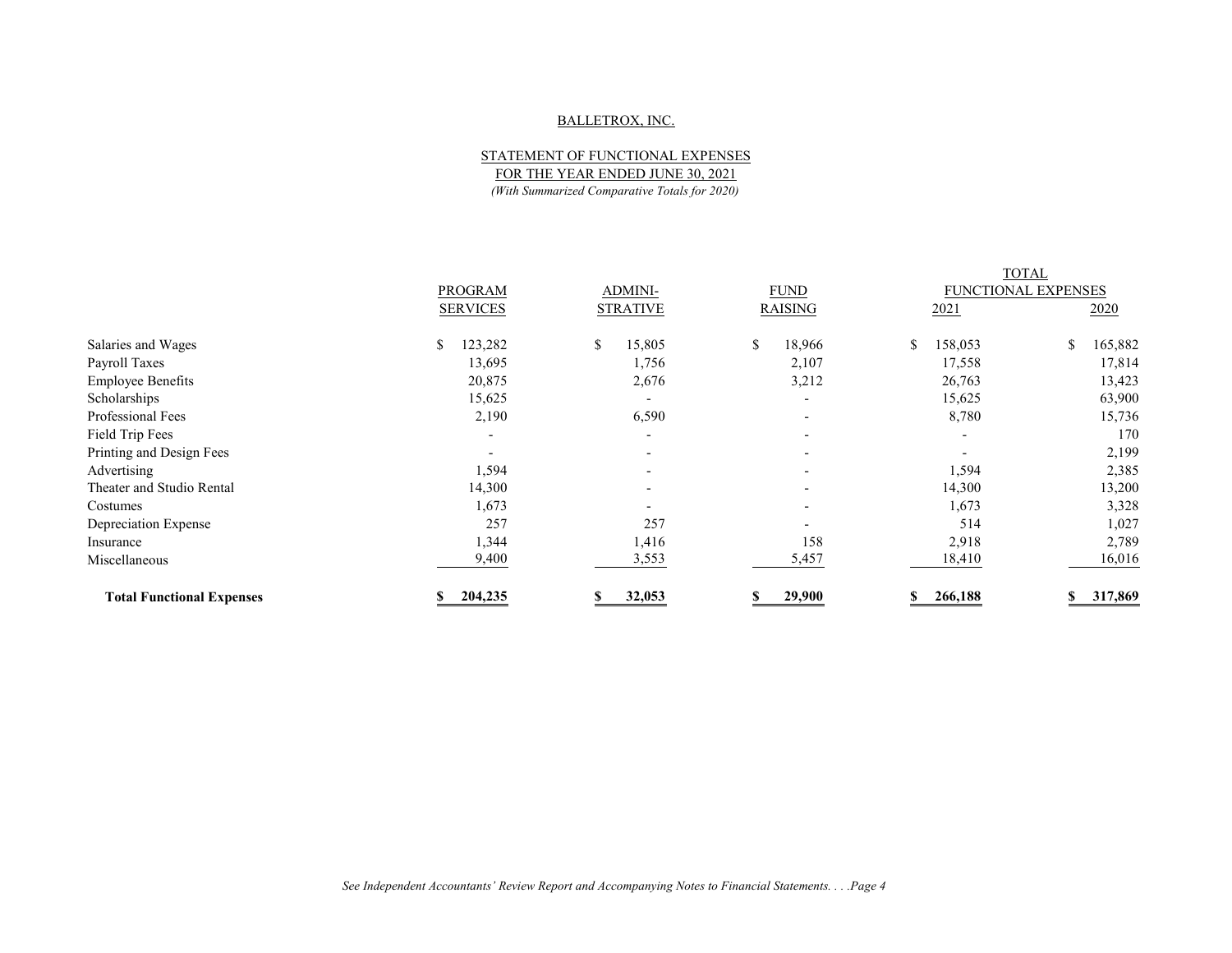#### STATEMENTS OF CASH FLOWS FOR THE YEARS ENDED JUNE 30, 2021 AND 2020

| <b>CASH FLOWS FROM OPERATING ACTIVITIES:</b>     | 2021          | 2020          |
|--------------------------------------------------|---------------|---------------|
| Change in Net Assets                             | \$<br>(6,207) | \$<br>105,758 |
| Adjustments to Reconcile the Above to Net Cash   |               |               |
| Provided by Operating Activities:                |               |               |
| Depreciation Expense                             | 514           | 1,027         |
| (Increase) Decrease in Current Assets:           |               |               |
| <b>Accounts Receivable</b>                       | 5.980         | (5,980)       |
| Grants and Contributions Receivable              | 25,797        | (2,663)       |
| Increase (Decrease) in Current Liabilties:       |               |               |
| Conditional Grant Advance                        | (534)         | 534           |
| Net Adjustment                                   | 31,757        | (7,082)       |
| <u>NET CASH PROVIDED BY OPERATING ACTIVITIES</u> | 25,550        | 98,676        |
| NET INCREASE IN CASH BALANCES                    | 25,550        | 98,676        |
| <b>CASH BALANCES - BEGINNING OF YEAR</b>         | 178,477       | 79,801        |
| <b>CASH BALANCES - END OF YEAR</b>               | 204,027       | 178,477<br>S  |
| Cash Balances:                                   |               |               |
| Cash                                             | 194.027<br>S  | 168,477<br>S  |
| <b>Board Designated Funds</b>                    | 10,000        | 10,000        |
|                                                  | 204,027<br>S  | \$<br>178,477 |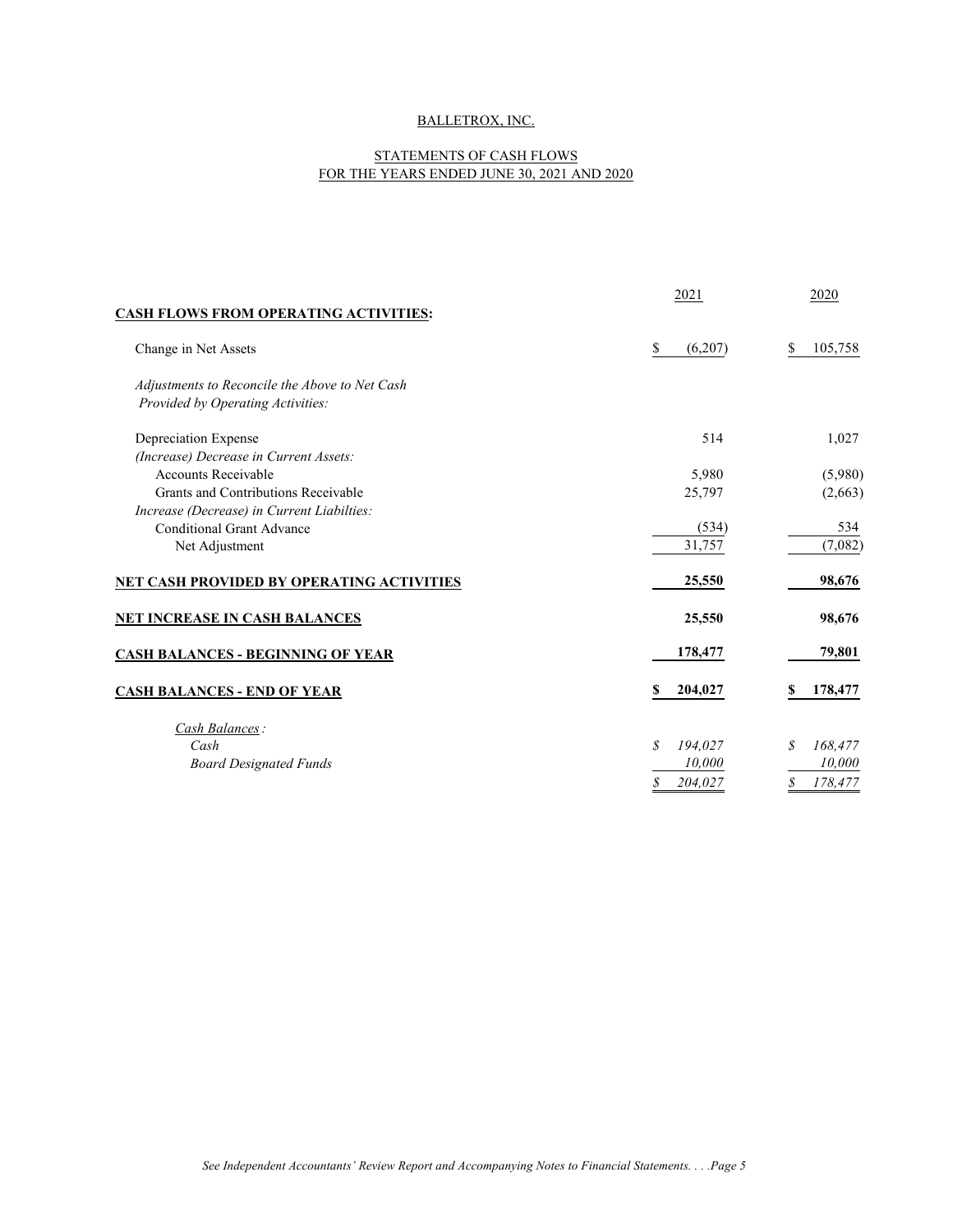#### NOTES TO FINANCIAL STATEMENTS

#### JUNE 30, 2021 *(With Summarized Comparative Information for 2020)*

#### NOTE 1 ORGANIZATION

BalletRox, Inc. ("BalletRox" or the "Organization") was incorporated in January 1992 under the provisions of Massachusetts General Laws Chapter 180 and qualifies as a tax-exempt nonprofit corporation under Section 501(c)(3) of the Internal Revenue Code. BalletRox, Inc. is not classified as a private foundation under Section 509(a); accordingly, contributions made to this Organization qualify for the maximum charitable deduction for federal income tax purposes.

The Organization is primarily funded by its school programs and grants and contributions from the general public.

#### NOTE 2 PROGRAM SERVICES

BalletRox strives to improve the well-being of local youth and the greater community through exposure and access to dance. BalletRox programs are based on the premise that participation in dance not only provides dance training, but also contributes to social development, encourages healthy lifestyle, and helps develop valuable life skills. While BalletRox helps students increase technical dance abilities, it is these additional skills which lead to increased confidence levels and self-efficacy that are the most important goals of BalletRox's programming.

BalletRox works to expose Boston youth to dance and performance, who otherwise would not have the opportunity. BalletRox provides a supportive and safe community in which self-expression, confidence and discipline are cultivated.

BalletRox runs programming with external partners to bring dance programming to students at various locations throughout the city. Our primary external partner has been Boston Public Schools, with a new partnership between BalletRox and Roger Clap Elementary. In FY 2021, we expanded this to include a collaboration with Ann's Christian Learning Center. These year-long programs provide arts-integrated dance curriculum to hundreds of students each year.

BalletRox Dance! is a community dance program located in Jamaica Plain that is open to all community members with no audition or selection process. Full and partial scholarships are made available on a sliding fee schedule based on family income and size.

BalletRox programs are based on the premise that participation in dance not only provides dance training, but also contributes to students' social development and teaches valuable life skills. The purpose of BalletRox is to engage in the following activities: to promote, advance and sponsor artistic endeavors, creative work and education in dance, theater, music and other performance arts, including but not limited to, providing activities and facilities on professional, semi-professional and recreational levels, sponsoring instruction, workshops, residencies and classes, providing rehearsal, performance and instructional spaces and sponsoring professional and non-professional concerts and performances.

BalletRox Youth Council is a student government body, founded on the premise of independence, collaboration, and giving a voice to the youth in the communities served. Thanks to the creative as well as organizational processes taking place during the Youth Council meetings, teenagers are able to learn such skills as leadership, cooperation, and accountability through participating on board committees, grant writing, and more.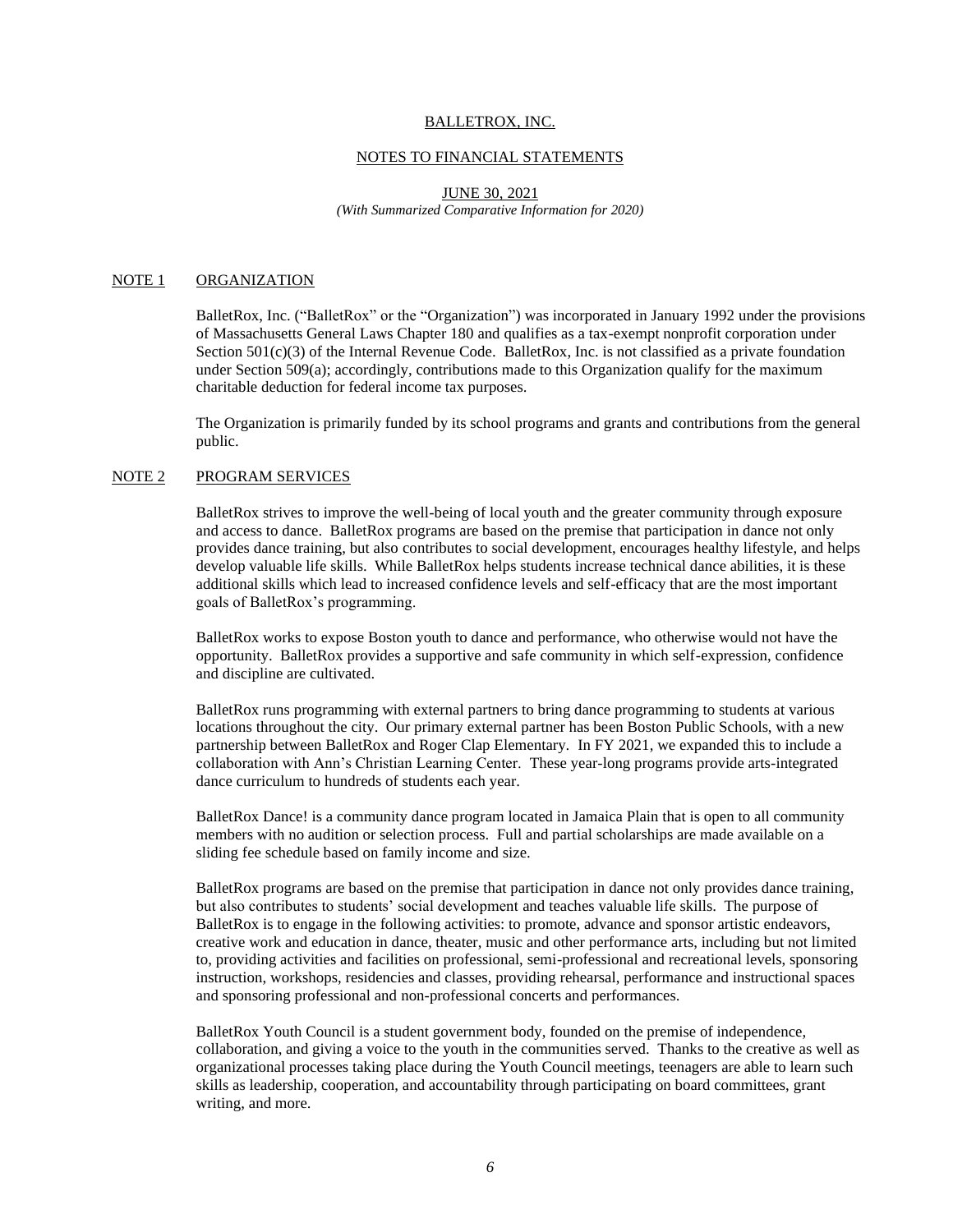#### NOTES TO FINANCIAL STATEMENTS

JUNE 30, 2021 *(With Summarized Comparative Information for 2020)*

*(Continued)*

#### NOTE 2 *(Continued)*

BalletRox's long-term plan continues to include professional performance opportunities as an integral part of program offerings.

All ballet schools teach dance technique, but because BalletRox focuses on at-risk, urban children, it is able to teach much more. BalletRox is uniquely positioned to provide the proven psychological and developmental benefits of dance. Through dance classes and performance opportunities students learn discipline, teamwork, self-respect, and self-esteem. BalletRox provides critical tools for helping young people manage peer pressures, family crisis, and threats from the streets as well as for success in the adult world.

#### NOTE 3 SUMMARY OF SIGNIFICANT ACCOUNTING POLICIES

The accounting policies which affect significant elements of the Organization's financial statements are described below to enhance the usefulness of the financial statements to the reader. The preparation of financial statements in conformity with generally accepted accounting principles requires management to make estimates and assumptions that affect the reported amounts of assets and liabilities and disclosure of contingent assets and liabilities at the date of the financial statements and the reported amounts of revenues and expenses during the reporting period. Actual results could differ from those estimates; however, adherence to generally accepted accounting principles has, in the Management's opinion, resulted in reliable and consistent financial reporting by the Organization.

#### **Basis of Accounting:**

The Organization's policy is to maintain its books and prepare its financial statements on the accrual basis of accounting in accordance with generally accepted accounting principles. Consequently, revenues and gains are recognized when earned, and expenses and losses are recognized when a liability has been incurred.

#### **Financial Statement Presentation:**

As required by the *FASB Accounting Standards Codification™*, the Organization reports information regarding its financial position and activities according to two classes of net assets: net assets without donor restrictions and net assets with donor restrictions. These classifications are related to the existence or absence of donor-imposed restrictions as follows:

*Net Assets Without Donor Restrictions* - consists of assets, public support and program revenues which are available and used for operations and programs. Net assets without donor restrictions represents the portion of net assets of the Organization that are not restricted by donor-imposed stipulations. Contributions are considered available for use unless specifically restricted by the donor. In addition, net assets within this classification include funds which represent resources designated by the Board of Directors for specific purposes.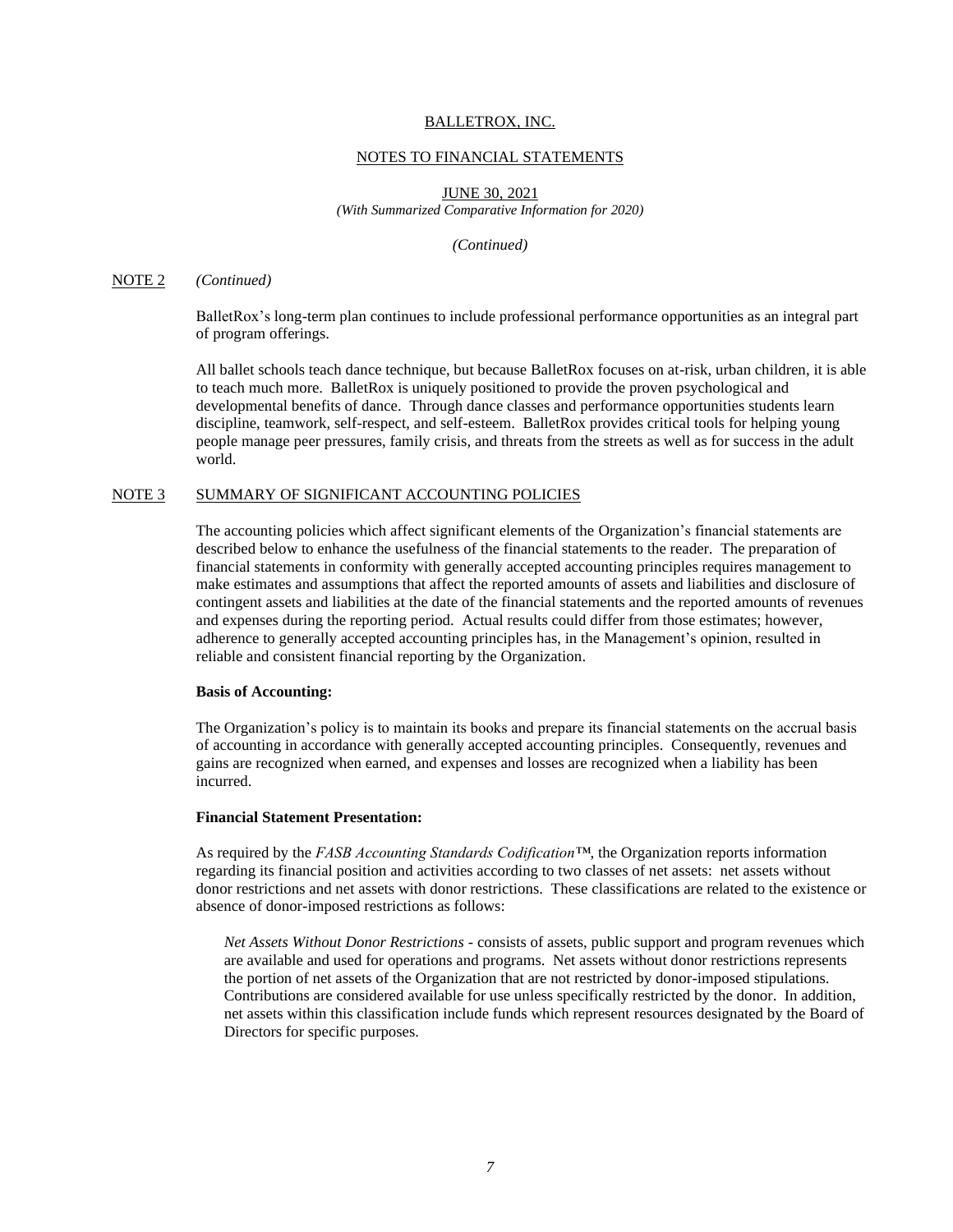#### NOTES TO FINANCIAL STATEMENTS

JUNE 30, 2021 *(With Summarized Comparative Information for 2020)*

*(Continued)*

#### NOTE 3 *(Continued)*

*Net Assets With Donor Restrictions* - includes funds with donor-imposed restrictions which permit the donee organization to expend the assets as specified and is satisfied either by the passage of time or by actions of the Organization. Resources of this nature originate from gifts, grants or bequests and may include investment income earned on restricted funds. These net assets may also include resources which have a donor-imposed restriction which stipulates that a portion of the assets are to be maintained in perpetuity, but permits the Organization to expend part or all of the income derived from the donated assets.

The accompanying financial statements include certain FY 2020 comparative information. With respect to the Statement of Activities, such prior year information is not presented by net asset class and, in the Statement of Functional Expenses, FY 2020 expenses by line item are in total rather than by functional category. Accordingly, such information should be read in conjunction with the Organization's financial statements for the year ended June 30, 2020 from which the summarized information was derived.

#### **Receivables:**

*Accounts Receivable* represents uncollected fees due from school programs.

*Grants and Contributions Receivable* represent amounts which are due from individual donors, organizations, and foundations which are classified as current if they are scheduled for payment within one year, and non-current when the expected payment date exceeds one year. For the years presented, the fair value of the Organization's receivables approximates carrying value due to the short maturity of the instrument.

Management periodically reviews specific accounts receivable balances, grants and commitments to determine if any balances are uncollectible. Management considers *Accounts Receivable* and *Grants and Contributions Receivable* fully collectible; therefore, no allowance for doubtful amounts has been established. If balances are determined to be uncollectible in subsequent periods, an allowance will be established at that time. For the years ended June 30, 2021 and 2020, there was no bad debt expense related to uncollectible receivables.

#### **Property and Equipment:**

Property and equipment purchases in excess of \$500 are capitalized at cost, if purchased, or if donated, at fair value at the date of the receipt. Expenditures for maintenance, repairs and renewals are charged to expense as incurred, whereas major betterments are capitalized as additions to property and equipment. Depreciation of property and equipment is computed using the straight-line method, and is charged to activities over the estimated useful lives of the assets, as expressed in terms of years. As of June 30, 2021 and 2020, property and equipment consists of a Marley dance floor, a portable stage floor covering, and computer equipment with an original cost of \$6,252. The estimated useful life of the dance floor is seven years and the computer equipment is three years. Depreciation expense was \$514 and \$1,027 for the years ended June 30, 2021 and 2020, respectively.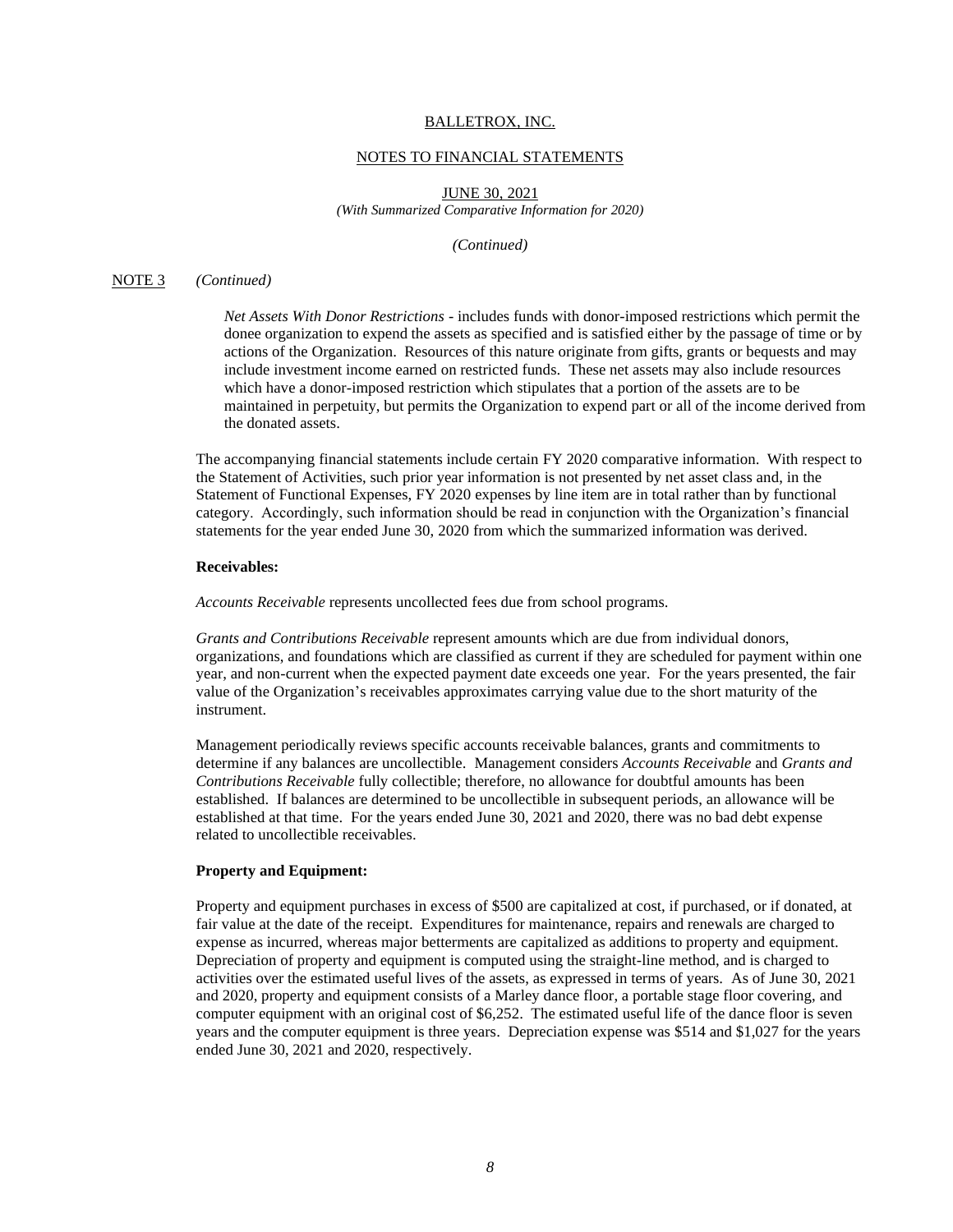#### NOTES TO FINANCIAL STATEMENTS

JUNE 30, 2021 *(With Summarized Comparative Information for 2020)*

*(Continued)*

#### NOTE 3 *(Continued)*

#### **Revenue Recognition:**

School program fees are recognized as revenue as the services are rendered.

The BalletRox Dance! program has established tuition rates based upon the number of classes per week of attendance and the age group of the child. Tuition, which includes dancewear and recital costumes, can be paid annually or divided into three installment payments. Parents also pay a nonrefundable registration fee.

BalletRox Dance! offers need-based reduced tuition through scholarships based on family size, number of children under the age of 18 living in the household, the annual family income, and sources of income. The fees for optional master dance class are waived for these scholarship students. BalletRox separately tracks these scholarships and has reflected these amounts as *Scholarships* expense in the accompanying Statement of Functional Expenses. Scholarships for the BalletRox Dance! Program were \$15,625 and \$63,900 for the years ended June 30, 2021 and 2020, respectively.

#### **Gifts, Grants and Contributions:**

As required by the FASB Accounting Standards Codification™, contributions are required to be recorded as receivables and revenues and the Organization is required to distinguish between contributions received for each net asset category in accordance with donor-imposed restrictions.

The Organization recognizes contributions when cash, securities or other assets; an unconditional promise to give; or a notification of a beneficial interest is received. Conditional promises to give-that is, those with a measurable performance or other barrier and right of return-are not recognized until the conditions on which they depend have been met. Contributions of assets other than cash are reported at their estimated fair value.

Unconditional, multi-year commitments are recognized in the year during which the initial commitment was made. Contributions to be received after one year are discounted at an appropriate discount rate commensurate with the risk involved, when such amounts are considered material.

Support that is restricted by the donor is reported as an increase in net assets with donor restrictions until the restrictions expire, at which time the assets are reclassified to net assets without donor restrictions. Donor restricted contributions are classified as net assets without donor restrictions if the restrictions are met in period in which the contributions are received.

#### **Donated Goods and Services:**

As required by the *FASB Accounting Standards Codification™*, the Organization maintains a policy whereby contributions of donated goods and services that create or enhance nonfinancial assets or that require specialized skills, are provided by individuals possessing those skills and would typically need to be purchased if not provided by donation, are recognized as revenue on the Statement of Activities and are reported as expenses on the Statement of Functional Expenses. Members of the Board of Directors and other volunteers donated numerous hours of services, assisting with the Organization's mission, office administrative work, promotional, artistic and community outreach. These services, while significant, do not meet the recognition criteria and, therefore, have not been recorded in the accompanying financial statements.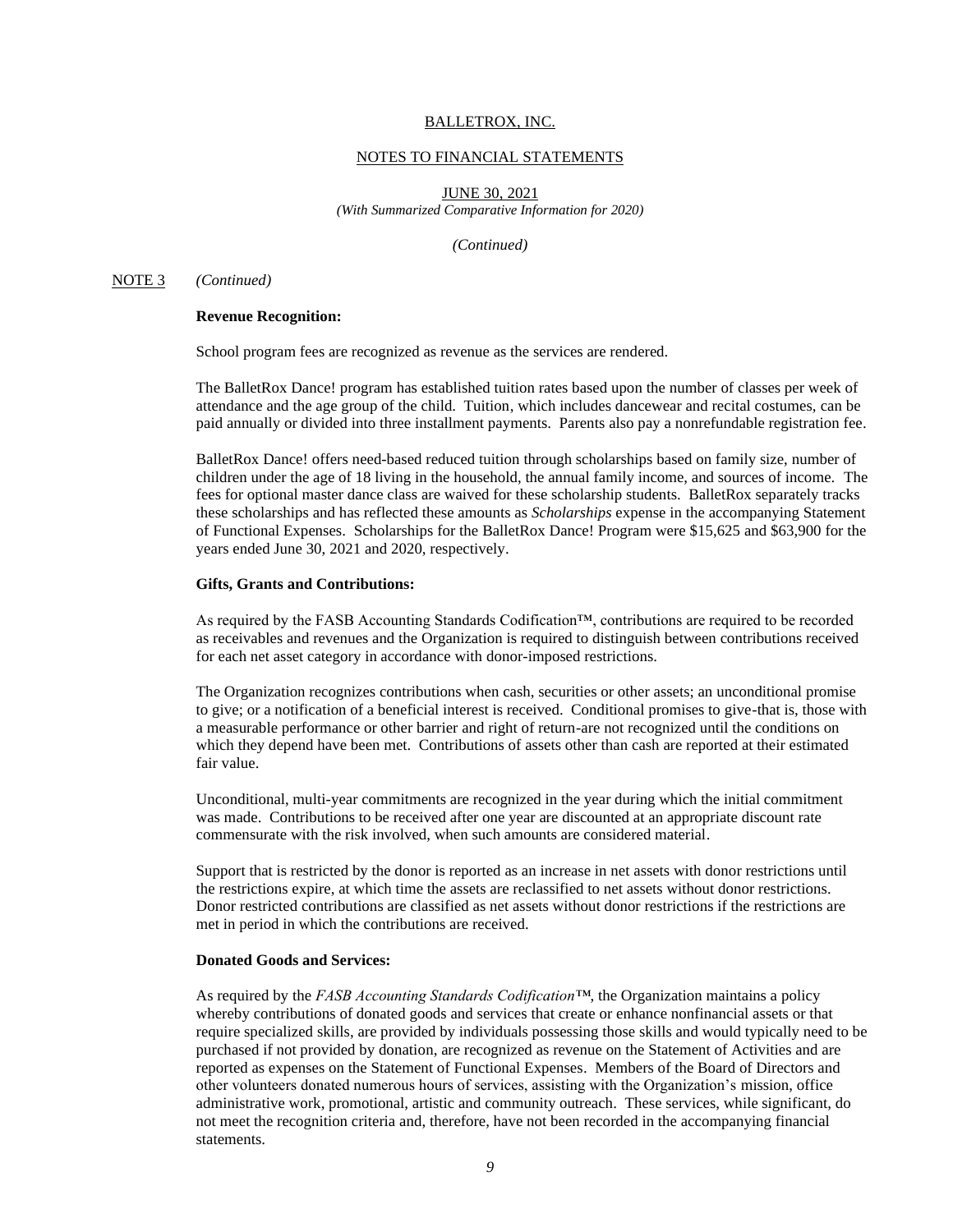#### NOTES TO FINANCIAL STATEMENTS

JUNE 30, 2021 *(With Summarized Comparative Information for 2020)*

*(Continued)*

#### NOTE 3 *(Continued)*

#### **Functional Expenses:**

As required by the *FASB Accounting Standards Codification™*, the Organization allocates its expenses on a functional basis among various programs and support services. Expenses that can be identified with a specific program and support service are allocated directly according to their natural expense classification. Other expenses that are common to several functions are allocated using a salary-based formulas or from the nature of related item. In the accompanying Statement of Functional Expenses, *Salaries and Wages*, *Payroll Taxes* and *Employee Benefits* are allocated based on estimates of time and effort. Supporting services are those related to operating and managing the Organization and its programs on a day-to-day basis.

Supporting services have been sub-classified as follows:

*Administrative* - includes all activities related to BalletRox, Inc.'s internal management and accounting for program services.

*Fund Raising* - includes all activities related to maintaining contributor information, writing grant proposals, direct mail solicitation, distribution of materials and other similar projects related to the procurement of funds for BalletRox's programs.

#### **Advertising:**

The Organization expenses the costs of advertising at the time the advertising is incurred.

#### NOTE 4 RESTRICTIONS AND DESIGNATIONS OF NET ASSETS

As of June 30, 2021 and 2020, net assets without donor restrictions of \$10,000 were designated by the Board of Directors for an operating reserve.

Net assets with donor restrictions include unexpended contributions and grants restricted by donors for the following purposes as of June 30, 2021 and 2020:

| Nature of Restriction     | 2021     | 2020     |
|---------------------------|----------|----------|
| Time Restricted           | \$30,000 | \$20,000 |
| <b>Future Programming</b> | -        | 20,000   |
| Total                     | \$30.000 | .000     |

For the years presented, net assets were released from restriction for the following programs and purposes:

| Nature of Restriction       | (11)     | 2020     |
|-----------------------------|----------|----------|
| Time Restricted             | \$20,000 | \$37,000 |
| <b>Future Programming</b>   | 20,000   | 24.750   |
| Paycheck Protection Program | 36.284   | 36,966   |
| Total                       |          | 18 716   |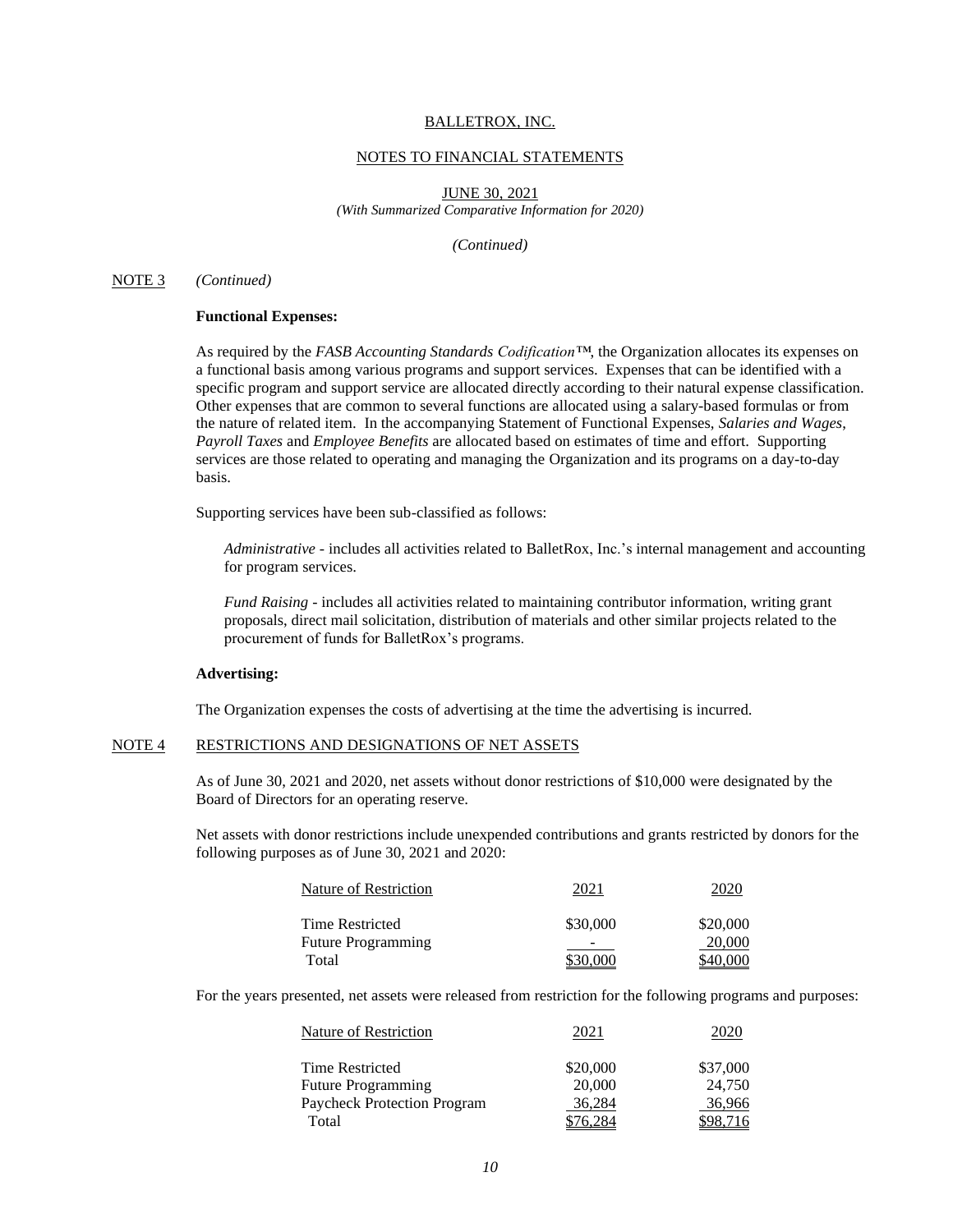#### NOTES TO FINANCIAL STATEMENTS

#### JUNE 30, 2021

*(With Summarized Comparative Information for 2020)*

#### *(Continued)*

#### NOTE 5 DONATED GOODS AND SERVICES

For the years ended June 30, 2021 and 2020, BalletRox received the following donated goods and services which have been recorded in the accompanying financial statements:

| Description                         |         |         |
|-------------------------------------|---------|---------|
| <b>Communications and Marketing</b> | \$1,594 | \$1,721 |
| <b>Supplies</b>                     |         | 94      |
| <b>Professional Fees</b>            | 1.200   | 100     |
| Total                               |         |         |

#### NOTE 6 RENTAL AGREEMENT

BalletRox is party to a space sharing arrangement in the form of an annually renewable rental agreement at the Spontaneous Celebrations community facility located in Jamaica Plain, the term of which coincides with the Organization's fiscal year. The rental agreement provides BalletRox with dance studio space for their BalletRox Dance! Program. Total rent expense paid to Spontaneous Celebrations amounted to \$14,300 and \$13,200, respectively, for the years ended June 30, 2021 and 2020 and is included within the *Theater and Studio Rental* expense in the accompanying Statement of Functional Expenses.

#### NOTE 7 CONTINGECIES

#### **Paycheck Protection Program:**

BalletRox has received two Small Business Administration ("SBA") loans from Eastern Bank (the "Bank") through the Paycheck Protection Program ("PPP") established by the U.S. CARES Act and by further funded by the Consolidated Appropriations Act. The Organization has elected to account for the expected forgivable portion of these loan as conditional grant commitments as permitted by the AICPA. The Organization intends to apply for and receive full forgiveness of the loans, while any remaining balance would be repayable over a five-year term and subject to interest at the annual rate of 1%. The amount forgiven equals the amount incurred on qualifying costs (payroll, mortgage interest, rent utilities, as defined and subject to limitations) during the covered period. The amount forgiven is reduced if a) BalletRox decreases its staffing levels during the covered period, or b) reduces salaries/wages during the covered period; however, those reductions are subject to certain exemptions. The Organization has elected to use a 24-wekk covered period for each loan. BalletRox must prepare and submit a loan forgiveness application to the lender, which is then reviewed by both the bank and the SBA and then approved.

The first loan, referred to as PPP-1, in the amount of \$37,500 was received on April 11, 2020. As of June 30, 2020, BalletRox had incurred \$36,966, of qualifying costs, meeting the conditions of the grant, which have been recognized as grant income for the fiscal year then ended. The unexpended funds totaling \$534 are reported on the accompanying Statements of Financial Position as *Conditional Grant Advance,* a current liability, as of June 30, 2020. The Organization received full forgiveness of the PPP-1 loan on December 22, 2020.

The second loan, referred to as PPP-2, in the amount of \$35,750, was received on January 30, 2021. As of June 30, 2021, the Organization had incurred the qualifying expenditures to meet the conditions of this loan; therefore, \$37,750 is reported as revenue in the accompanying Statement of Activities.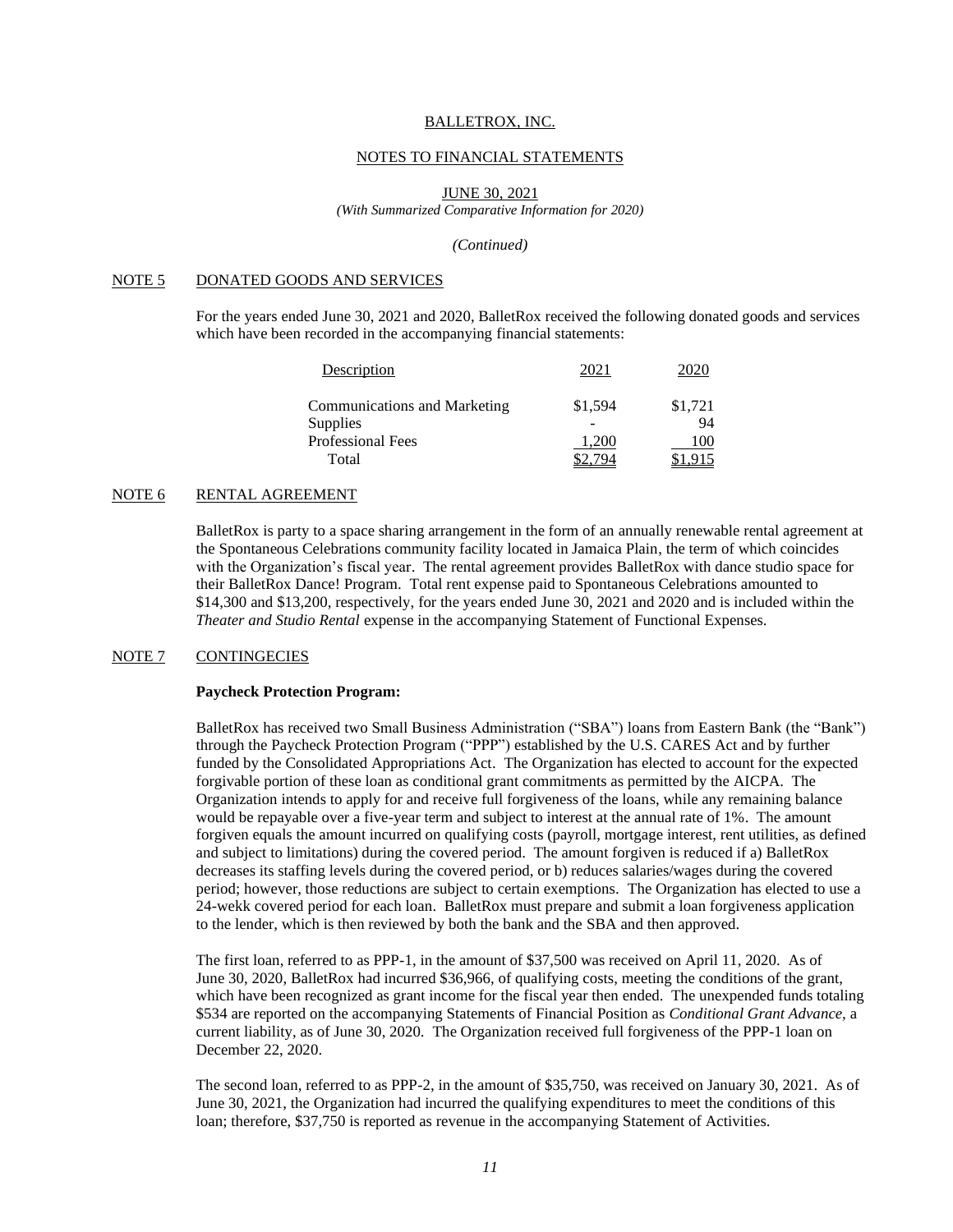#### NOTES TO FINANCIAL STATEMENTS

JUNE 30, 2021

*(With Summarized Comparative Information for 2020)*

*(Continued)*

#### NOTE 8 CONCENTRATIONS

#### **Accounts Receivable:**

As of June 30, 2020, the balance of *Accounts Receivable* is due from two schools.

#### **Grants and Contributions Receivable:**

As of June 30, 2020, 77% of *Grants and Contributions Receivable* was due from one donor.

#### NOTE 9 RETIREMENT PLAN

BalletRox maintains a retirement savings plan for employees meeting certain eligibility requirements. The Organization, at its discretion, may match a portion of the employees' contributions. For the years ended June 30, 2021 and 2020, the total expense recognized for the Organization's match was \$12,871 and \$4,917, respectively and is included in *Employee Benefits* in the accompanying Statement of Functional Expenses.

#### NOTE 10 LIQUIDITY AND AVAILABILITY OF FINANCIAL ASSETS

The following table reflects BalletRox's financial assets as of June 30, 2021 and 2020, reduced by amounts not available for general expenditure within one year. Financial assets are considered unavailable when illiquid or not convertible to cash within one year, or because the governing board has set aside the funds for a specific contingency reserve or a long-term investment.

|                                                        | ZUZI      | ZUZU      |
|--------------------------------------------------------|-----------|-----------|
| Financial Assets:                                      |           |           |
| Cash, Operating                                        | \$194,027 | \$168,477 |
| <b>Accounts Receivable</b>                             |           | 5,980     |
| <b>Grants and Contributions Receivable</b>             |           | 25,797    |
| <b>Board Designated Funds</b>                          | 10,000    | 10,000    |
| <b>Total Financial Assets</b>                          | 204,027   | 210,254   |
| Less Amounts Not Available to be Used Within One Year: |           |           |
| <b>Board Designated Funds</b>                          | (10,000)  | (10,000)  |
| Financial Assets Available to Meet                     |           |           |
| General Expenditures Within One Year                   | 94.027    |           |

2021 2020

As part of the Organization's liquidity management, BalletRox has a policy to structure its financial assets to be available as its general expenditures, liabilities, and other obligations come due. Additionally, the Organization has Board Designated funds, and while the Organization does not intend to spend these funds for general operating purposes within the next year, these amounts could be made available for current operations, if necessary.

For the purposes of analyzing resources available to meet general expenditures over a twelve-month period, the Organization considers all expenditures related to its ongoing activities as well as the conduct of services undertaken to support those activities to be general expenditures.